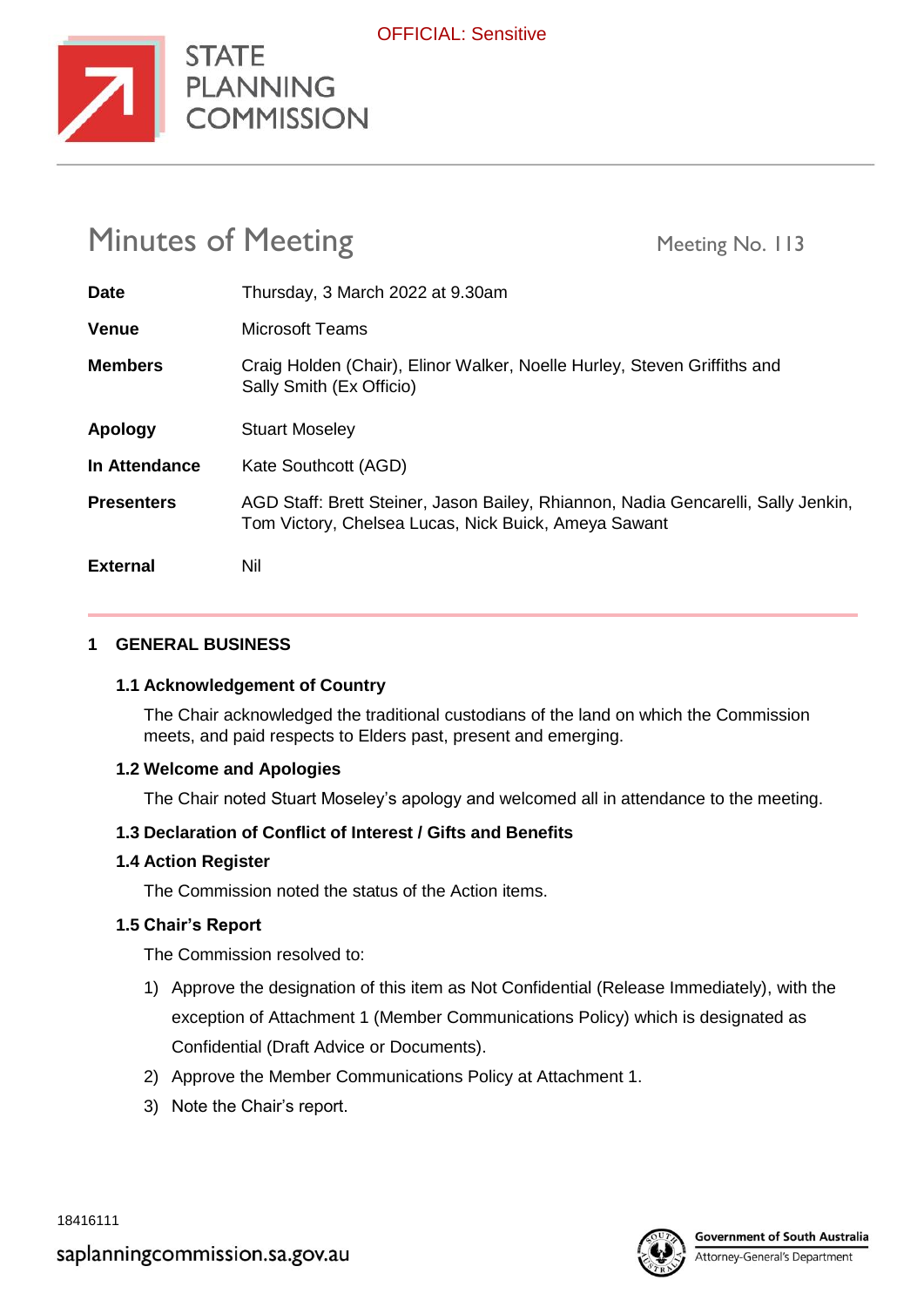#### **1.6 Members Updates**

The Commission noted the Members updates.

## **1.7 SPC Confidential Minutes for Adoption – 17 February 2022**

The Commission formally adopted the SPC Confidential Minutes of the 17 February 2022 meeting.

## **1.8 SCAP Confidential Minutes & Minutes for Noting – 14 February & 23 February 2022**

The Commission noted the SCAP Confidential Minutes & Minutes for noting of 14 February and 23 February 2022.

## **1.9 Code Amendments Initiation Advice**

The Commission noted the Code Amendments Initiation Advice.

## **2 CORRESPONDENCE**

## **2.1 Referred matters 2021/002787 and 2021/004728 (ICAC)**

The Commission noted the correspondence.

**2.2 Osprey and White-bellied Sea Eagle Recovery Plan – Impacts of coastal development (Minister for Environment and Water)**

The Commission noted the correspondence.

## **2.3** *Comparison of Adelaide's Tree Laws* **Report (Conservation Council of SA)**

The Commission noted the correspondence.

## **3 ADDITIONAL RESOURCES**

# **3.1** *The Regional Blueprint* **(October 2021)(Regional Development South Australia)** The Commission noted the Regional Blueprint.

## **3.2 Heritage for the Future Policy (February 2022)(South Australian Labor)**

The Commission noted the Policy.

## **4 MATTERS FOR ADVICE TO MINISTER**

## **4.1 Mount Compass Golf Course Estate Code Amendment – Report for the ERDC**

This item was considered in confidence, and is included in the SPC Confidential Minutes of 3 March 2022.

## **4.2 Loveshack Route Neighbourhood Zone Code Amendment – ERDC Report**

This item was considered in confidence, and is included in the SPC Confidential Minutes of 3 March 2022.



Attorney-General's Department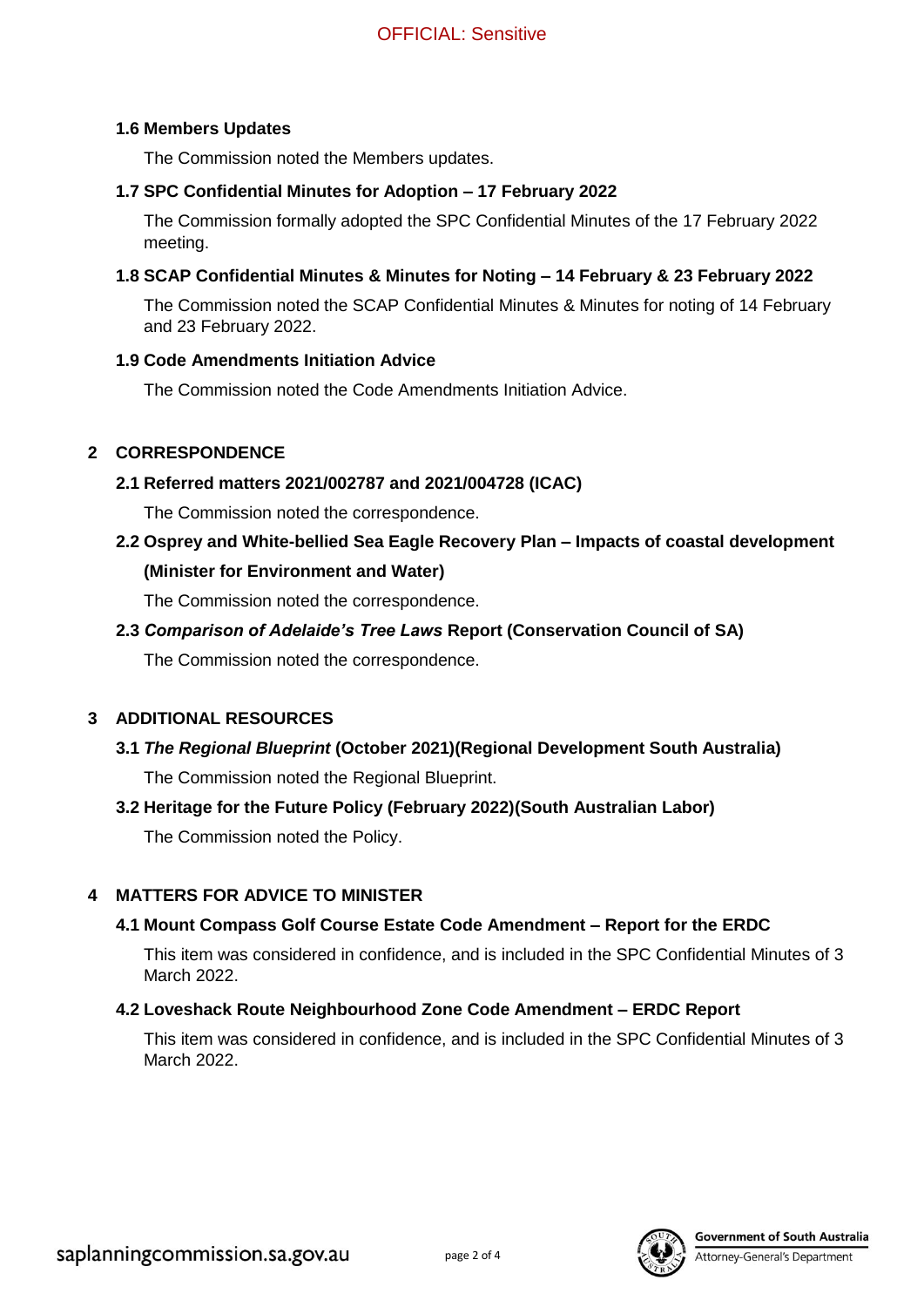### **5 MATTERS FOR DECISION**

#### **5.1 Scope for Regional Plans**

Brett Steiner, Sally Jenkin and Tom Victory addressed the Commission.

The Commission resolved to:

- 1) Approve the designation of this item as Not Confidential (Release Immediately).
- 2) Approve the scope for the preparation of Regional Plans, including the draft themes for the content of Regional Plans (Attachment 1).
- 3) Note the work program for the next three months for the Regional Planning Program, including the proposed schedule of Commission workshops (Attachment 2).
- 4) Note the preparation of a detailed scope and budget for the Regional Plan for Greater Adelaide is underway and that detailed investigations cannot occur until funding is considered by the incoming Government.
- 5) Note that procurement has commenced to engage an engagement practitioner to provide advice to the Commission in relation to an approach to stakeholder and community engagement for regional areas.
- 6) Approve and authorise the Chair of the Commission to sign the draft letter to Mayors (Attachment 3).
- 7) Authorise the Chair to finalise any minor amendments to the attachments as required.

#### **5.2 Response to Recommendations 1 & 2 – Legislative Review Committee's Report on**

#### *Legislative Council Petition No 2 of 2020 – Planning Reform*

This item was considered in confidence, and is included in the SPC Confidential Minutes of 3 March 2022.

## **6 MATTERS FOR NOTING**

#### **6.1 PlanSA Update – January 2022**

This item was considered in confidence, and is included in the SPC Confidential Minutes of 3 March 2022.

## **7 ANY OTHER BUSINESS**

## **7.1 Planning System Support**

Further consideration given to how the planning system may support suitable accommodation options for families of patients attending for Hospital treatment in the Riverbank Precinct.